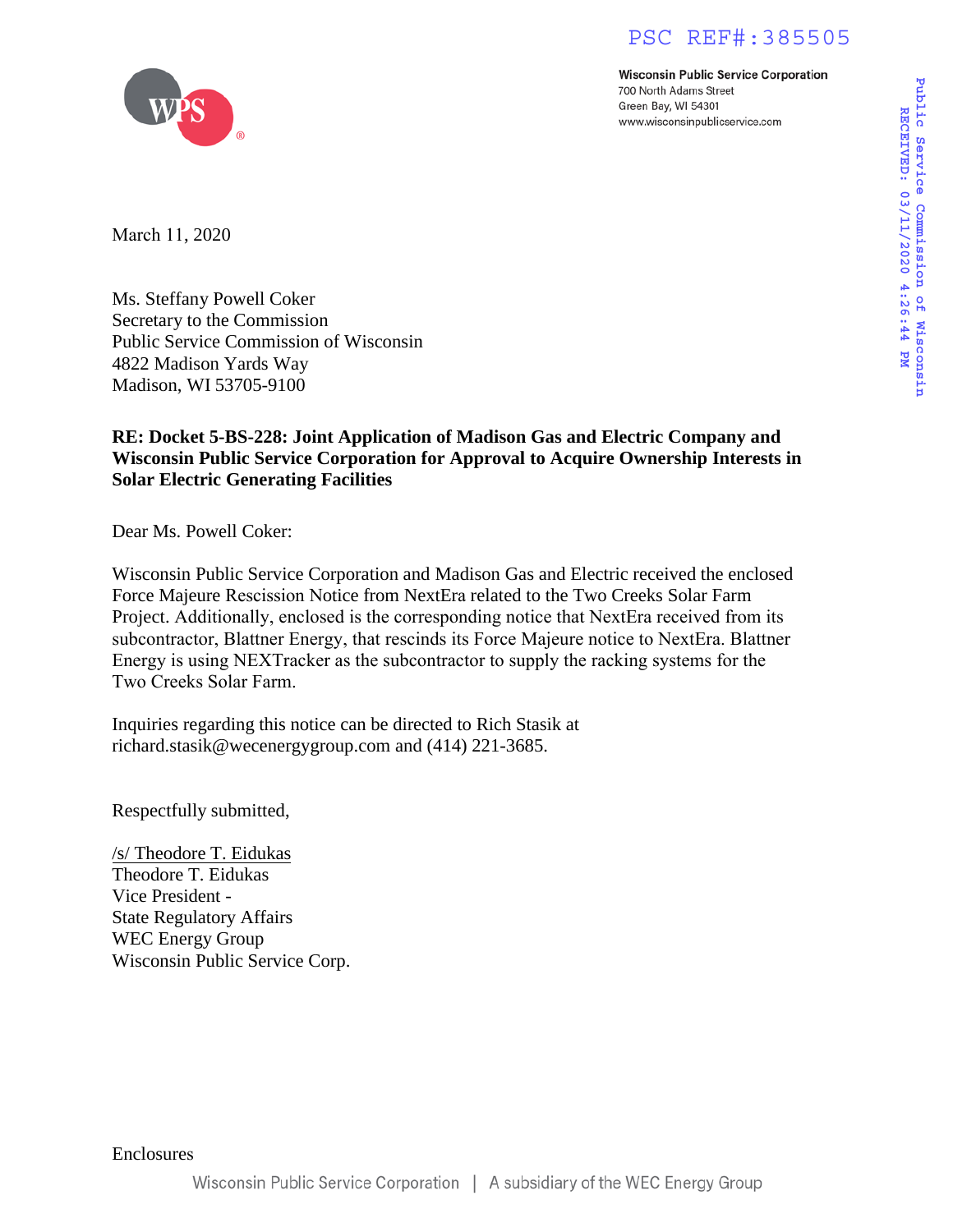# **NextEra Energy Engineering & Construction, LLC**

700 Universe Boulevard Juno Beach, Florida 33408

March 11, 2020

### Via United Parcel Service and Electronic Mail

Wisconsin Public Service Corporation c/o WEC Energy Group, Inc. 231 West Michigan Avenue Milwaukee, Wisconsin 53203 Attn: General Counsel – Peggy Kelsey Email: Peggy.Kelsey@wecenergygroup.com

#### Notice of Rescission of Force Majeure Event Claim Re:

Dear Ms. Kelsey:

This letter makes reference to that certain Engineering, Procurement and Construction Agreement entered into on December 7, 2018 ("Agreement"), between NextEra Energy Engineering & Construction, LLC ("Contractor") and Wisconsin Public Service Corporation ("Owner's Representative"), as agent for itself and Madison Gas and Electric Company. Any capitalized term used in this letter and not defined shall have the meaning ascribed the capitalized term in the Agreement.

The purpose of this letter is to update and formally rescind Contractor's prior notice of the possible occurrence of a Force Majeure event described in and submitted to Owner's Representative on February 6, 2020 ("February 6 Letter"). Therefore, as of the date of this letter, there is no cost impact or schedule delay to the Project resulting from the events described in the February 6 Letter.

If you have any questions, please feel free to contact me. Thank you for your cooperation in resolving this matter.

Respectfully,

David Tenan

Senior Project Director, Construction

Vincent Scrima (Email Only) cc: Mitchell Ross (Email Only) Richard E. OConor, Wisconsin Public Service Corporation, c/o WEC Energy Group, Inc., 231 West Michigan Avenue, Milwaukee, Wisconsin 53203 (Email: Richard.Oconor@wecenergygroup.com)